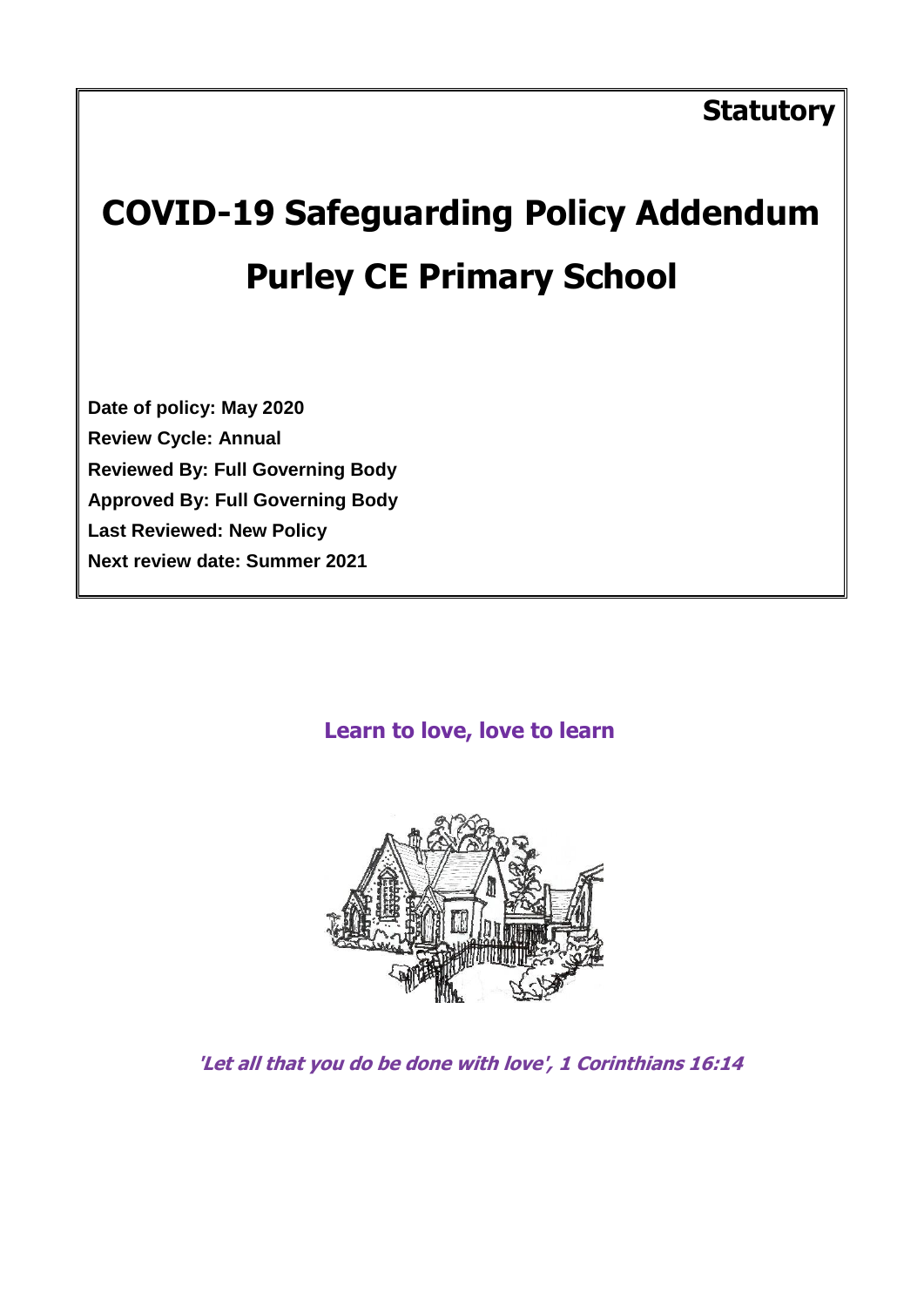# **West Berkshire Model COVID-19 school closure arrangements for Safeguarding and Child Protection**

**Model Policy for Community, Voluntary Controlled, Community Special, Maintained Schools, Academies and Pupil Referral Units**

#### **Document Control**

| <b>Document Ref:</b> | Covid 19<br>Safeguarding<br>Model<br>arrangements | <b>Date Modified</b> | May 2020                    |
|----------------------|---------------------------------------------------|----------------------|-----------------------------|
| Version:             |                                                   | Date Created:        | 30 <sup>th</sup> March 2020 |
| <b>Revision due</b>  |                                                   |                      |                             |
| Author:              | Joan Ball                                         |                      |                             |

#### **Change History**

| Version | Date       | <b>Description</b>               | <b>Change ID</b> |
|---------|------------|----------------------------------|------------------|
|         | March 2020 | Created                          | <b>JB</b>        |
| 2       | May 2020   | Updated to reflect Purley School | SH - Clerk       |
|         |            |                                  |                  |
|         |            |                                  |                  |
|         |            |                                  |                  |
|         |            |                                  |                  |
|         |            |                                  |                  |
|         |            |                                  |                  |

| <b>Headteacher</b>              | Sign & Date: |  |
|---------------------------------|--------------|--|
| Chair of Governing Sign & Date: |              |  |

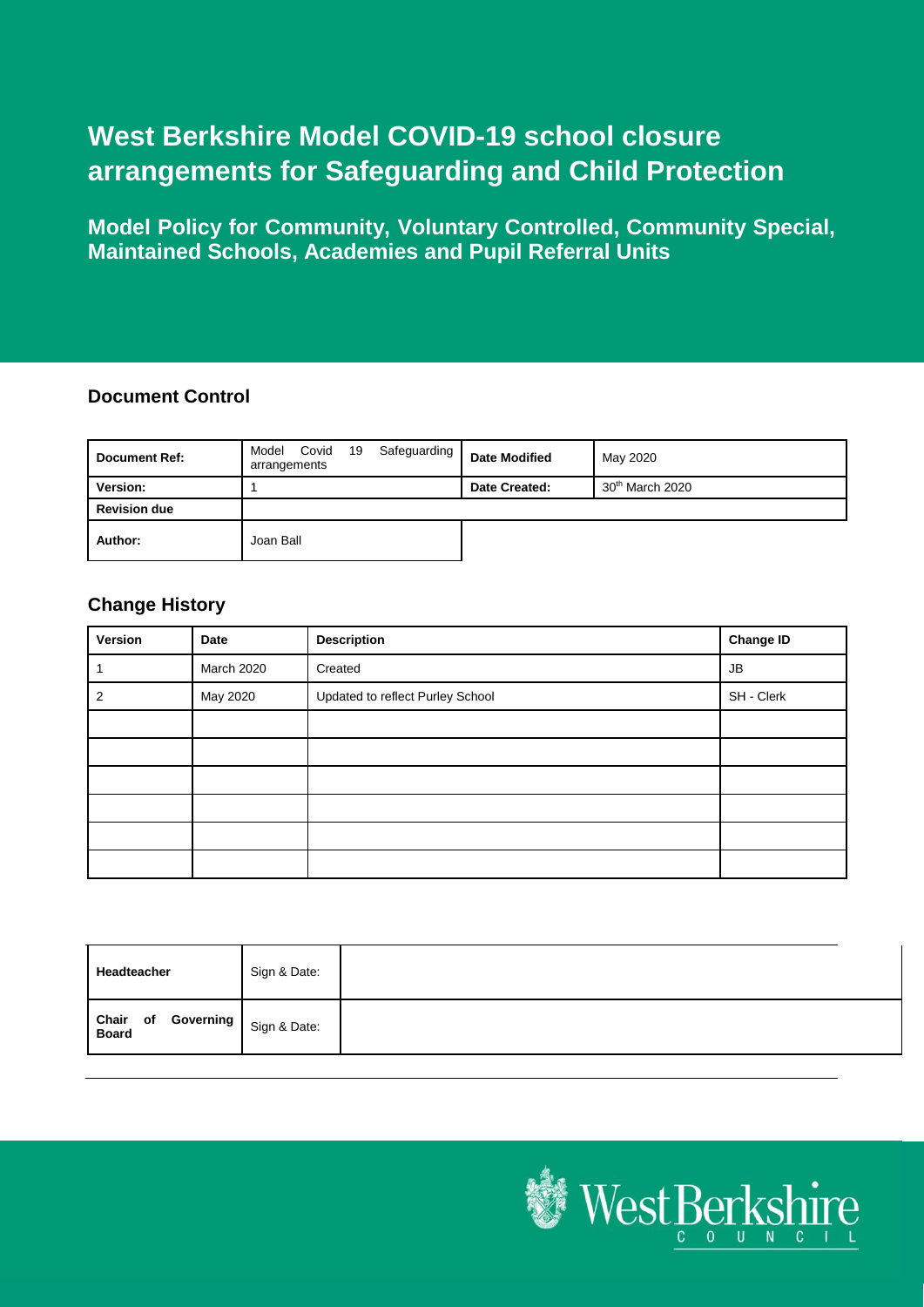# **Contents**

.

This addendum of the Purley CE Primary School - Child Protection and Safeguarding policy contains details of our individual safeguarding arrangements in the following areas: *1. Key Contacts…………………………………………………………………………....3*

*[Error! Bookmark not defined.](_Toc10222)Context* 

| 10. Children and online safety away from school and college  9 |  |
|----------------------------------------------------------------|--|
|                                                                |  |
|                                                                |  |
|                                                                |  |

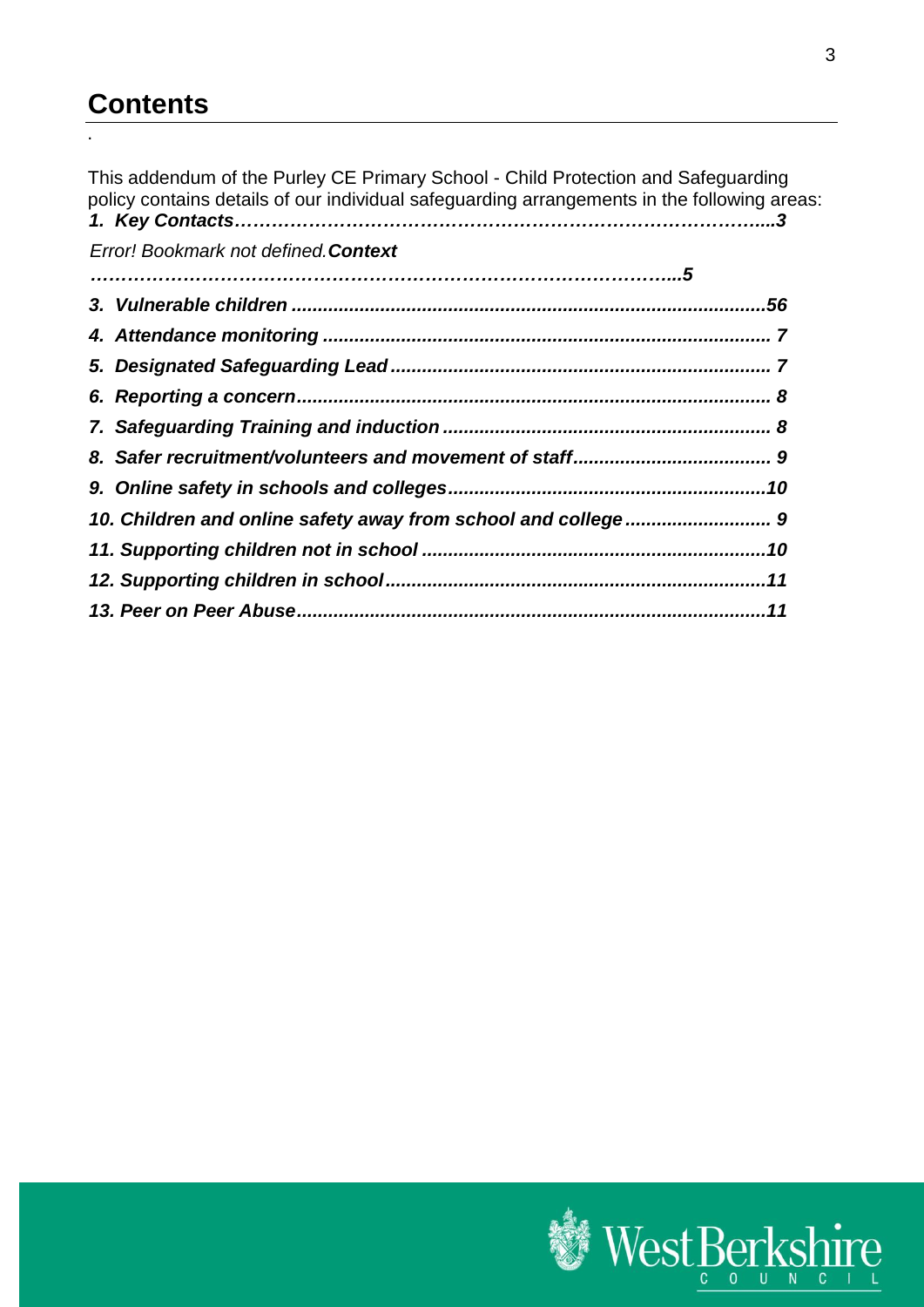# **1. Key Contacts**

Key Contact list for Safeguarding in **Purley CE Primary School**

Where different schools are sharing one site for the pupils, please list all available DSLS, and not just the DSL from the host school.

|                          | Name                    | Telephone contact  | Email                 |
|--------------------------|-------------------------|--------------------|-----------------------|
| Designated               | Mrs Karen Fakes         | 0118 984 2384      | headteacher@purley.w- |
| Safeguarding Lead        |                         |                    | berks.sch.uk          |
| Designated<br>Deputy     | Mrs<br>Valerie          | Lyn- 0118 984 2384 | vlynjones@purley.w-   |
| <b>Safeguarding Lead</b> | Jones                   |                    | berks.sch.uk          |
|                          | <b>Mrs</b><br>Judie     |                    | jpickering@purley.w-  |
|                          | Pickering               |                    | berks.sch.uk          |
| Safeguarding             | <b>Mrs Lin Bartlett</b> | 01189412349/       | lbartlett@purley.w-   |
| Governor                 |                         | 07720707877        | berks.sch.uk          |

# **Key Contacts within the Local Authority**

**Pan Berkshire Safeguarding Procedures: <http://berks.proceduresonline.com/>**

|                             | Name    | <b>Address</b>           | Telephone contact  | Email                          |
|-----------------------------|---------|--------------------------|--------------------|--------------------------------|
| Contact, Advice &           | Duty    | <b>Council Offices</b>   | Professionals only | child@westberks.gov.uk         |
| <b>Assessment Service</b>   | Social  | <b>West Street House</b> | contact number:    |                                |
| (CAAS)                      | worker  | <b>West Street</b>       | 01635 503190       |                                |
|                             |         | Newbury                  |                    |                                |
|                             |         | <b>Berkshire</b>         | Parents only       |                                |
|                             |         | <b>RG14 1BD</b>          | Contact number:    |                                |
|                             |         |                          | 01635 503090       |                                |
|                             |         |                          | or Emergency Duty  |                                |
|                             |         |                          | Team (outside of   |                                |
|                             |         |                          | office hours) Tel: |                                |
|                             |         |                          | 01344 786543       |                                |
|                             |         |                          | Fax: 01344 786535  |                                |
| <b>Prevent Officer</b>      | Prevent | <b>Reading Police</b>    | 07788 307 178      | Preventreferrals@thamesvalley. |
| <b>Thames Valley</b>        | officer | <b>Station</b>           |                    | pnn.police.uk                  |
| Police                      |         | <b>Castle Street</b>     |                    |                                |
|                             |         | Reading RG1 7TH          |                    |                                |
| <b>Building</b>             | Susan   | <b>Council Offices</b>   | (01635) 264703     | susan.powell@westberks.gov.u   |
| communities                 | Powell  | <b>Market St</b>         | 07881 856801       | $\underline{k}$                |
| togetherTeam                |         | Newbury                  |                    | www.westberks.gov.uk           |
| Manager and                 |         |                          |                    |                                |
| PREVENT Lead,<br><b>WBC</b> |         |                          |                    |                                |
|                             |         |                          |                    |                                |
| Service manager for         | Avril   | <b>Council Offices</b>   | 01635 519014       | Avril.Allenby@westberks.gov.uk |
| early years,                | Allenby | <b>West Street House</b> |                    |                                |
| vulnerable learners         |         | <b>West Street</b>       |                    |                                |
| and families                |         | Newbury                  |                    |                                |
|                             |         | <b>Berkshire</b>         |                    |                                |
|                             |         | <b>RG14 1BD</b>          |                    |                                |

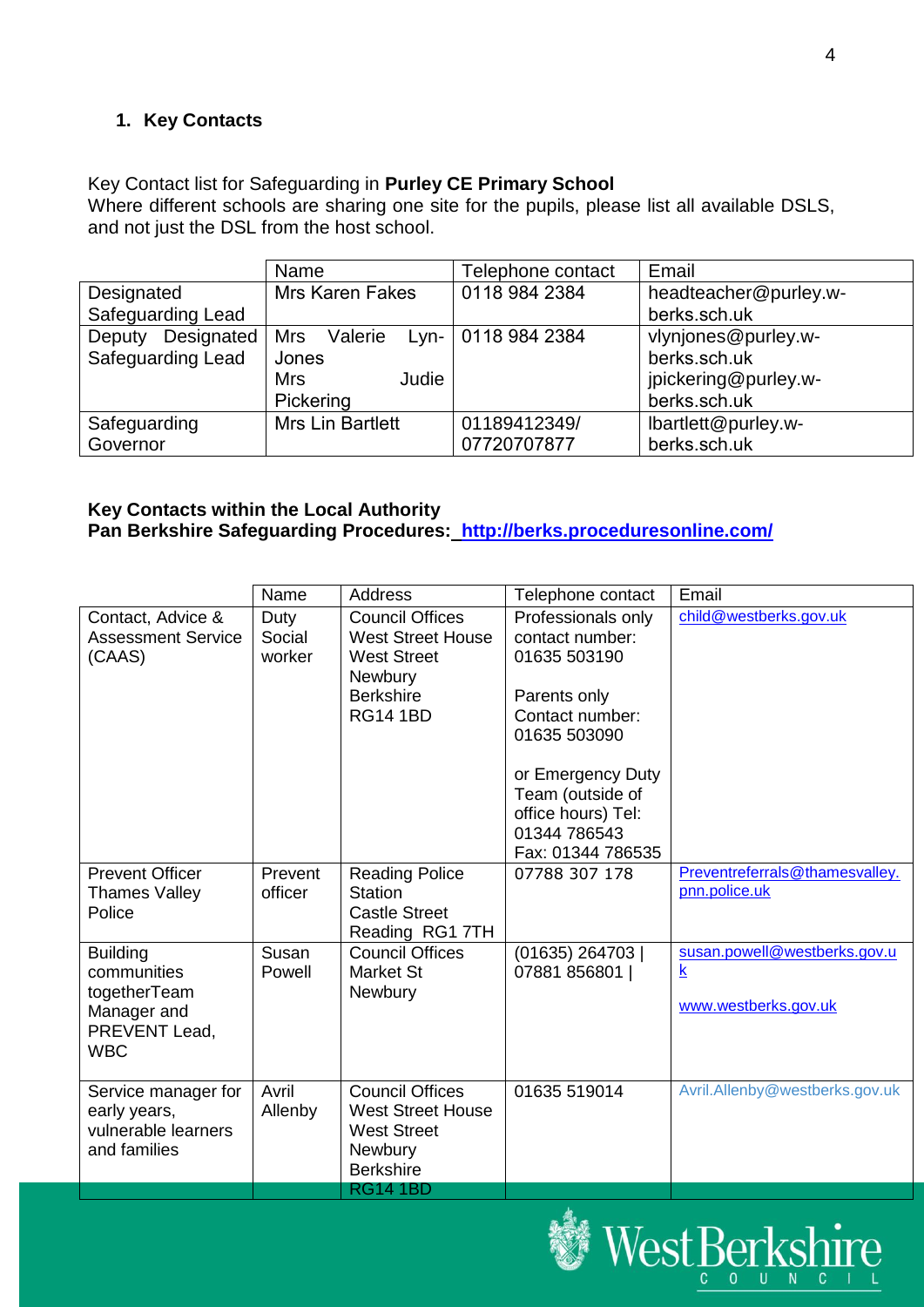| <b>Principal Education</b>                                                                                               | Linda                   |                                                                                                                                          |                             | Linda.curtis@westberks.gov.uk                                                             |
|--------------------------------------------------------------------------------------------------------------------------|-------------------------|------------------------------------------------------------------------------------------------------------------------------------------|-----------------------------|-------------------------------------------------------------------------------------------|
| Welfare Officer,<br>Lead Officer in<br><b>Education for</b><br>Safeguarding, and<br><b>PREVENT Link for</b><br>Education | Curtis                  | <b>Council Offices</b><br><b>West Street House</b><br><b>West Street</b><br>Newbury<br><b>Berkshire</b><br><b>RG14 1BD</b>               | 01635 519014                |                                                                                           |
| Schools<br><b>Safeguarding Officer</b>                                                                                   | Joan Ball               | <b>Council Offices</b><br><b>Turnham's Green</b><br>Park<br><b>Pincents Lane</b><br><b>Tilehurst</b><br>Reading<br>Berkshire RG31<br>4UH | 01189 167770                | joan.ball@westberks.gov.uk                                                                |
| <b>Local Authority</b><br><b>Designated Officer</b><br><b>Contact can be</b><br>made via CAAS                            | Fiona<br>Goussard       | <b>Council Offices</b><br><b>West Street House</b><br><b>West Street</b><br>Newbury<br><b>Berkshire</b><br><b>RG14 1BD</b>               | via CAAS on<br>01635 503190 | cpadmin@westberks.gov.uk<br>or<br>cpadmin@westberks.gcsx.gov.u<br>$\overline{\mathbf{k}}$ |
| <b>Senior Education</b><br>Welfare Officer,                                                                              | Sally-<br>Ann<br>Looker | <b>Council Offices</b><br><b>West Street House</b><br><b>West Street</b><br>Newbury<br><b>Berkshire</b><br><b>RG14 1BD</b>               | 01635 519788                | sal.looker@westberks.gov.uk                                                               |
| <b>Virtual Scool</b><br>Headteacher                                                                                      | Robin<br>Douglas        | <b>Council Offices</b><br><b>West Street House</b><br><b>West Street</b><br>Newbury<br><b>Berkshire</b><br><b>RG14 1BD</b>               | 01635 503195                | Robin.Douglas@westberks.gov.<br>uk                                                        |
| <b>Exclusions Officer</b>                                                                                                | Roslyn<br>Arthur        | <b>Council Offices</b><br><b>West Street House</b><br><b>West Street</b><br>Newbury<br><b>Berkshire</b><br><b>RG14 1BD</b>               | 01635 503409                | Roslyn.Arthur@westberks.q<br>ov.uk                                                        |

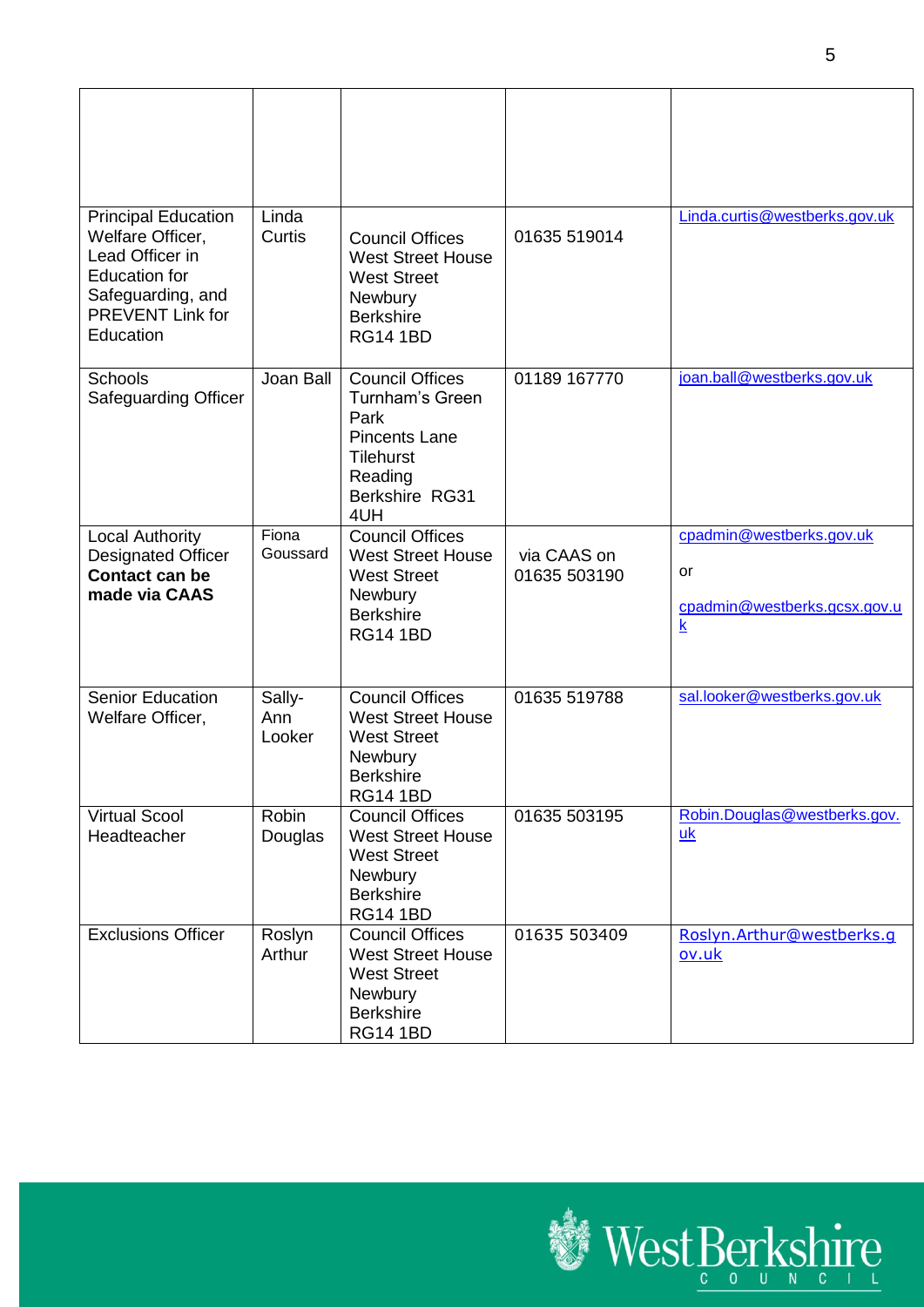#### **2. Context**

From 20th March 2020 parents were asked to keep their children at home, wherever possible, and for schools to remain open only for those children of workers critical to the COVID-19 response - who absolutely need to attend.

Schools and all childcare providers were asked to provide care for a limited number of children - children who are vulnerable, and children whose parents are critical to the COVID-19 response and cannot be safely cared for at home

#### <span id="page-5-0"></span>**3. Vulnerable children**

Vulnerable children include those who have a social worker and those children and young people up to the age of 25 with education, health and care (EHC) plans.

Those who have a social worker include children who have a Child Protection Plan and those who are looked after by the Local Authority. A child may also be deemed to be vulnerable if they have been assessed as being in need or otherwise meet the definition in section 17 of the Children Act 1989.

Those with an EHC plan will be risk-assessed in consultation with the Local Authority and parents, to decide whether they need to continue to be offered a school or college place in order to meet their needs, or whether they can safely have their needs met at home. This could include, if necessary, carers, therapists or clinicians visiting the home to provide any essential services. Many children and young people with EHC plans can safely remain at home.

Eligibility for free school meals in and of itself should not be the determining factor in assessing vulnerability.

Senior leaders, especially the Designated Safeguarding Lead (and deputy) know who our most vulnerable children are. They have the flexibility to offer a place to those on the edge of receiving children's social care support, this may mean sharing resources with other schools.

**Purley CE Primary School** will continue to work with and support children's social workers to help protect vulnerable children. This includes working with and supporting children's social workers and the local authority virtual school head (VSH) for looked-after and previously looked-after children. The lead person for this will be **Mrs Karen Fakes.**

There is an expectation that vulnerable children who have a social worker will attend an education setting, so long as they do not have underlying health conditions that put them at risk. In circumstances where a parent does not want to bring their child to an education setting, and their child is considered vulnerable, the social worker and school will explore the reasons for this directly with the parent.

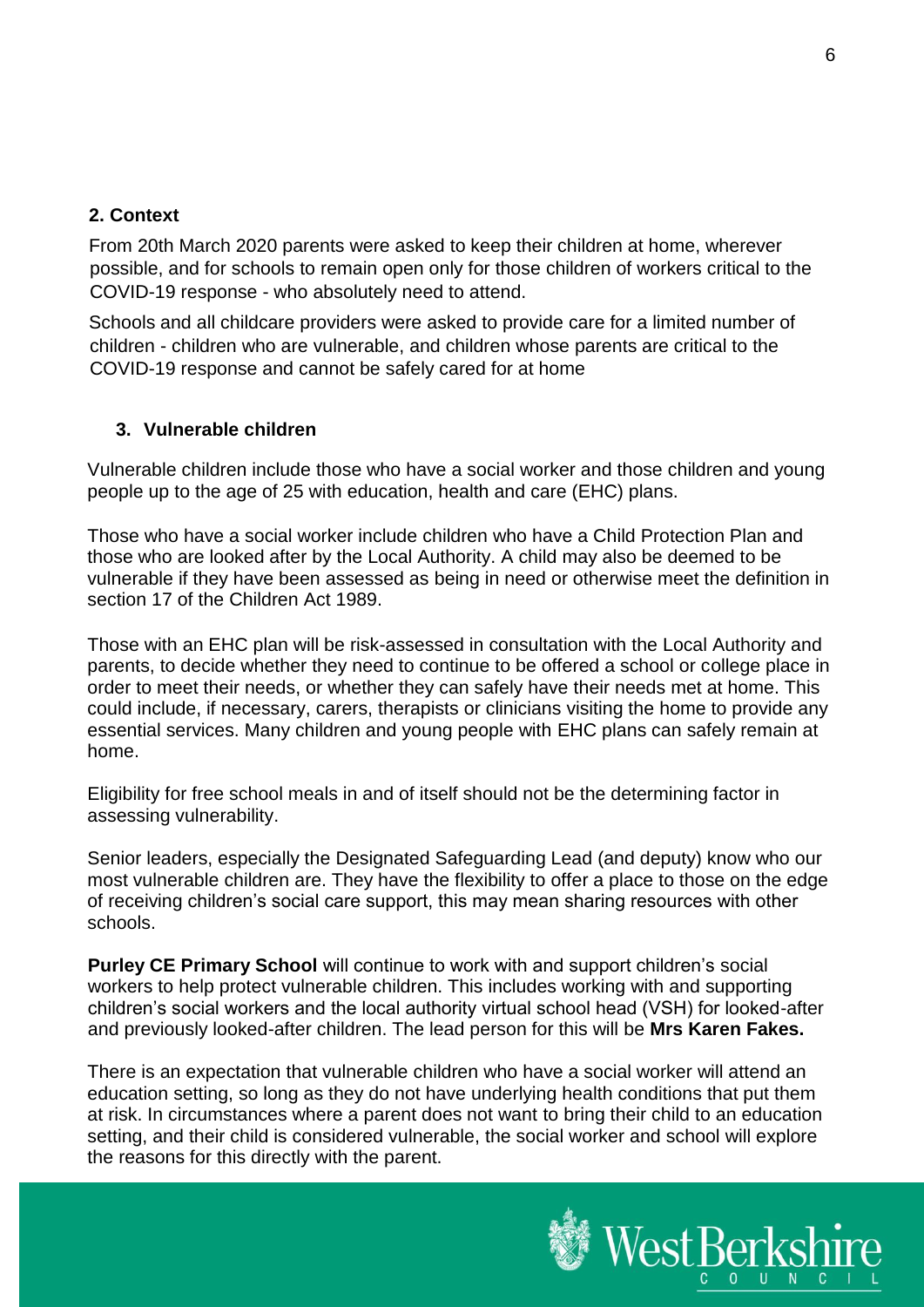Where parents are concerned about the risk of the child contracting COVID19, the school or the social worker will talk through these anxieties with the parent/carer following the advice set out by Public Health England.

**Purley CE Primary School** will encourage our vulnerable children and young people to attend a school.

# <span id="page-6-0"></span>**4. Attendance monitoring**

Local authorities and education settings do not need to complete their usual day-to-day attendance processes to follow up on non-attendance.

The School and social workers will agree with parents/carers whether children in need should be attending school –The school will follow up on any pupil that they were expecting to attend who does not.

The school will also follow up with any parent or carer who has arranged for their child/children to attend school who subsequently do not attend.

To support the above, The School will confirm emergency contact numbers are correct and ask for any additional emergency contact numbers where they are available.

In all circumstances where a vulnerable child does not take up their place at school, or discontinues, The DSL will notify their social worker.

The Department for Education has introduced a [daily online attendance form](https://www.gov.uk/government/publications/coronavirus-covid-19-attendance-recording-for-educational-settings) to keep a record of children of critical workers and vulnerable children who are attending school. This allows for a record of attendance for safeguarding purposes and allows schools to provide accurate, up-to-date data to the department on the number of children taking up places.

# <span id="page-6-1"></span>**5. Designated Safeguarding Lead**

**Purley CE Primary School** has a Designated Safeguarding Lead (DSL) and a Deputy DSL.

The Designated Safeguarding Lead is**: Mrs Karen Fakes**

The Deputy Designated Safeguarding Lead is: **Mrs Valerie Lyn-Jones  and Mrs Judie Pickering**

**It is important that all school staff and volunteers have access to a trained DSL (or deputy). On each day staff on site will be made aware of who that person is and how to speak to them**.

The DSL will continue to engage with social workers, and attend all multi-agency meetings, which can be done remotely.

Best practice is to have a trained DSL (or deputy) available on site. Where this is not the case a trained DSL (or deputy) will be available to be contacted via phone or online video for example when working from home.

Where a trained DSL (or deputy) is not on site, in addition to the above, a member of the senior leadership team will assume responsibility for co-ordinating safeguarding on site.

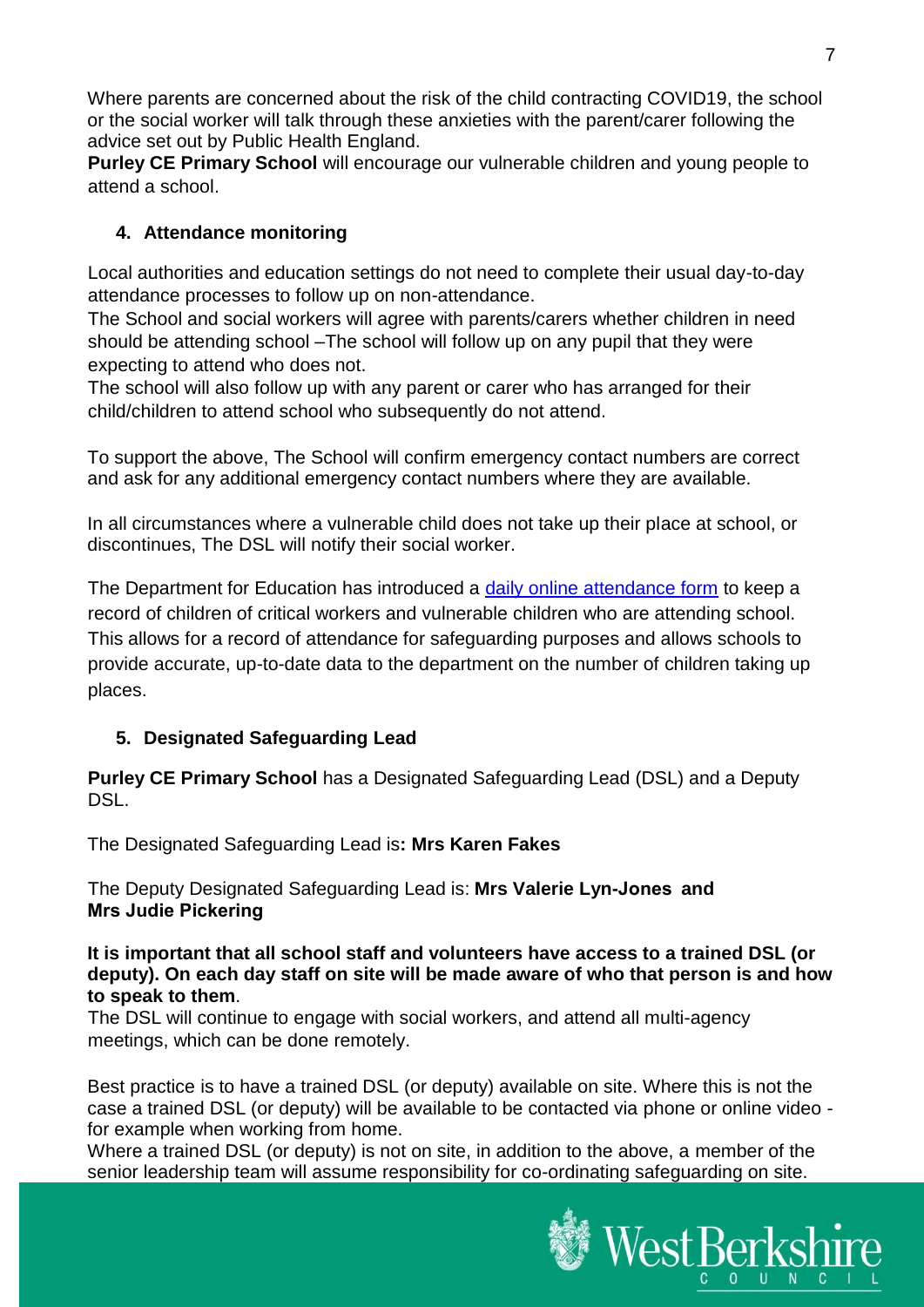This might include updating and managing access to child protection files and liaising with the offsite DSL. If you have children attending from another school, liaising with the DSL from their school, and if required, liaising with children's social workers.

# <span id="page-7-0"></span>**6. Reporting a concern**

Where staff have a concern about a child, they should continue to follow the process outlined in the school Safeguarding Policy.

Staff are reminded of the need to report any concern immediately and without delay.

Where staff are concerned about an adult working with children in the school, they should report immediately to the DSL/Headteacher

Concerns around the Headteacher should be directed to the Chair of Governors**: Mrs Pam Slingsby**

DSLs will continue to report concerns to CAAS in the usual way. During office hours call **01635 503190** Out of office hours, Emergency Duty Team Tel: **01344 786543**

#### <span id="page-7-1"></span>**7. Safeguarding Training and induction**

DSL training has been suspended whilst there remains a threat of the COVID 19 virus.

For the period COVID-19 measures are in place, a DSL (or deputy) who has been trained will continue to be classed as a trained DSL (or deputy) even if they miss their refresher training.

All existing school staff have had safeguarding training and have read part 1 of Keeping Children Safe in Education (2019). The DSL should communicate with staff any new local arrangements, so they know what to do if they are worried about a child.

Free online Safeguarding training is available for staff working from home.

Where new staff are recruited, or new volunteers enter the school, they will continue to be provided with a safeguarding induction.

If staff are deployed from another education or children's workforce setting to our school, we will take into account the DfE supplementary guidance on safeguarding children during the COVID-19 pandemic and will accept portability as long as the current employer confirms in writing that:-

- the individual has been subject to an enhanced DBS and children's barred list check
- there are no known concerns about the individual's suitability to work with children

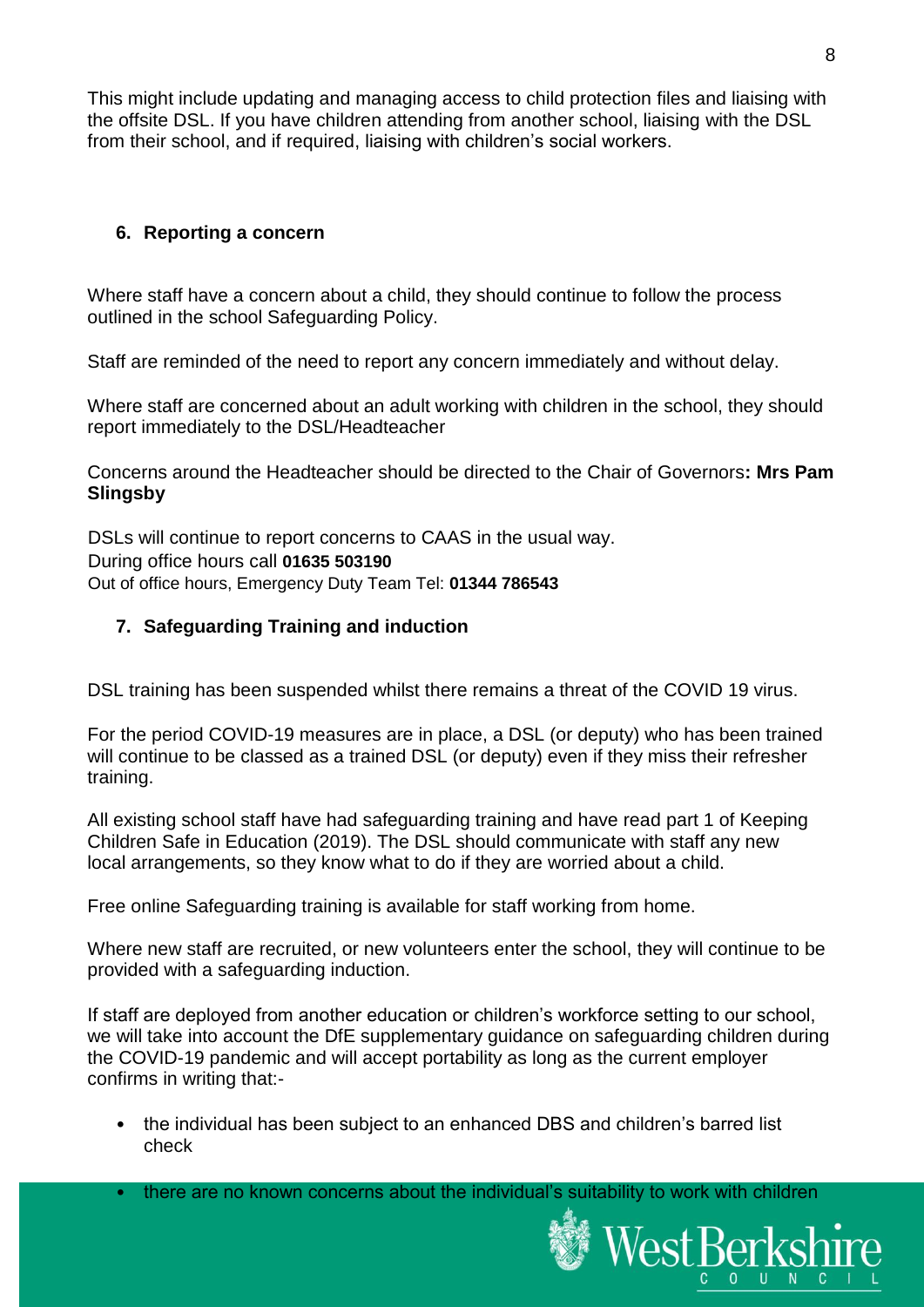• there is no ongoing disciplinary investigation relating to that individual

Upon arrival, they will be given a copy of the receiving setting's child protection policy, confirmation of local processes and confirmation of DSL arrangements.

#### <span id="page-8-0"></span>**8. Safer recruitment/volunteers and movement of staff**

It remains essential that people who are unsuitable are not allowed to enter the children's workforce or gain access to children. When recruiting new staff, **Purley CE Primary School** will continue to follow the relevant safer recruitment processes for their setting, including, as appropriate, relevant sections in part 3 of Keeping Children Safe in Education (2019) (KCSIE).

In response to COVID-19, the Disclosure and Barring Service (DBS) has made changes to its guidance on standard and enhanced DBS ID checking to minimise the need for face-toface contact.

If the school are utilising volunteers, we will continue to follow the checking and risk assessment process as set out in paragraphs 167 to 172 of KCSIE. Under no circumstances will a volunteer who has not been checked be left unsupervised or allowed to work in regulated activity.

**Purley CE Primary School** will continue to follow the legal duty to refer to the DBS anyone who has harmed or poses a risk of harm to a child or vulnerable adult. Full details can be found at paragraph 163 of KCSIE.

**Purley CE Primary School** will continue to consider and make referrals to the Teaching Regulation Agency (TRA) as per paragraph 166 of KCSIE and the TRA's 'Teacher misconduct advice for making a referral.

During the COVID-19 period all referrals should be made by emailing Misconduct.Teacher@education.gov.uk

Whilst acknowledging the challenge of the current National emergency, it is essential from a safeguarding perspective that any school is aware, on any given day, which staff/volunteers will be in the school or college, and that appropriate checks have been carried out, especially for anyone engaging in regulated activity. As such, **Purley CE Primary School** will continue to keep the single central record (SCR) up to date as outlined in paragraphs 148 to 156 in KCSIE.

**Purley CE Primary School** will continue to provide a safe environment, including online. This includes the use of an online filtering system.

Where students are using computers in school, appropriate supervision will be in place.

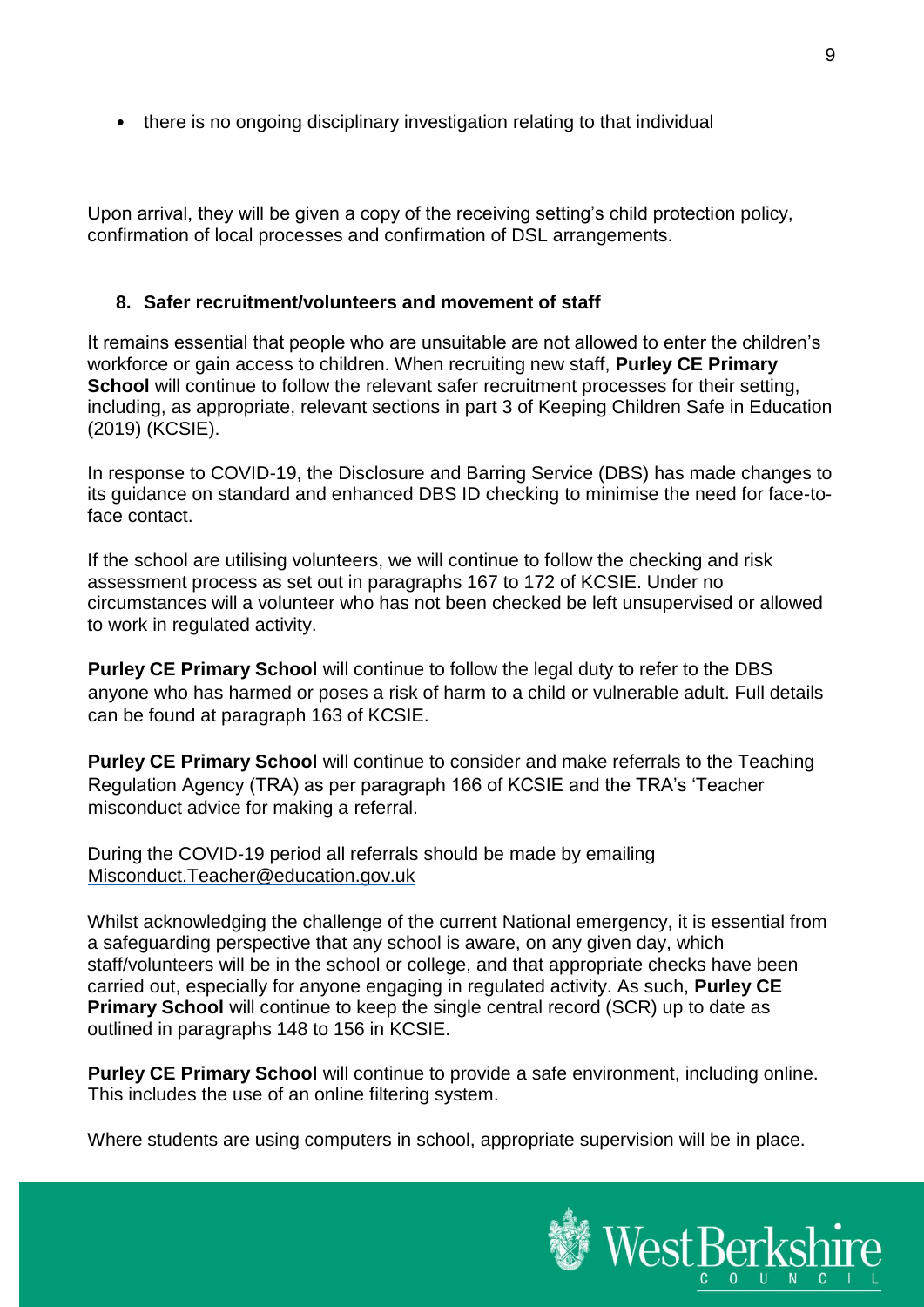# <span id="page-9-1"></span>**9. Children and online safety away from school and college**

It is important that all staff who interact with children, including online, continue to look out for signs a child may be at risk. Any such concerns should be dealt with as per the Child Protection Policy and where appropriate contact should still be made to CAAS

**Purley CE Primary School** will ensure any use of online learning tools and systems is in line with privacy and data protection/GDPR requirements.

Below are some things to consider when delivering virtual lessons, especially where webcams are involved:

- Live lesson are not permitted at Purley CE Primary School.
- Only pre-recorded lessons are permitted. Pre-recorded lessons must only be available to students via Google Classroom. No other software or media is permitted.
- Pre-recording lessons against a plain background is recommended.
- Contact between staff and students is only permitted via Google Classroom. No other software or media is permitted.
- Staff should dress appropriately and always use professional language.

All staff at **Purley CE Primary School** should remind themselves of the following policies:

- E-Safety Policy (incl acceptable use of mobile phones and cameras)
- Code of Conduct for Staff

#### <span id="page-9-2"></span>**10.Supporting children not in school**

**Purley CE Primary School** is committed to ensuring the safety and wellbeing of all of its Children and Young people.

Where the DSL has identified a child to be on the edge of social care support, or who would normally receive pastoral-type support in school, they should ensure that a robust communication plan is in place for that child or young person.

Details of this plan must be recorded on the pupils file.

The communication plans can include; remote contact, phone contact, and door-step visits (observing social distancing). Other individualised contact methods should be considered and recorded.

#### <span id="page-9-0"></span>**11.Online safety in schools and colleges**

**Purley CE Primary School** and its DSL will work closely with all stakeholders to maximise the effectiveness of any communication plan.

This plan must be reviewed regularly (at least once a fortnight) and where concerns arise, the DSL will consider any referrals as appropriate.

The school will share safeguarding messages on its website and social media pages.